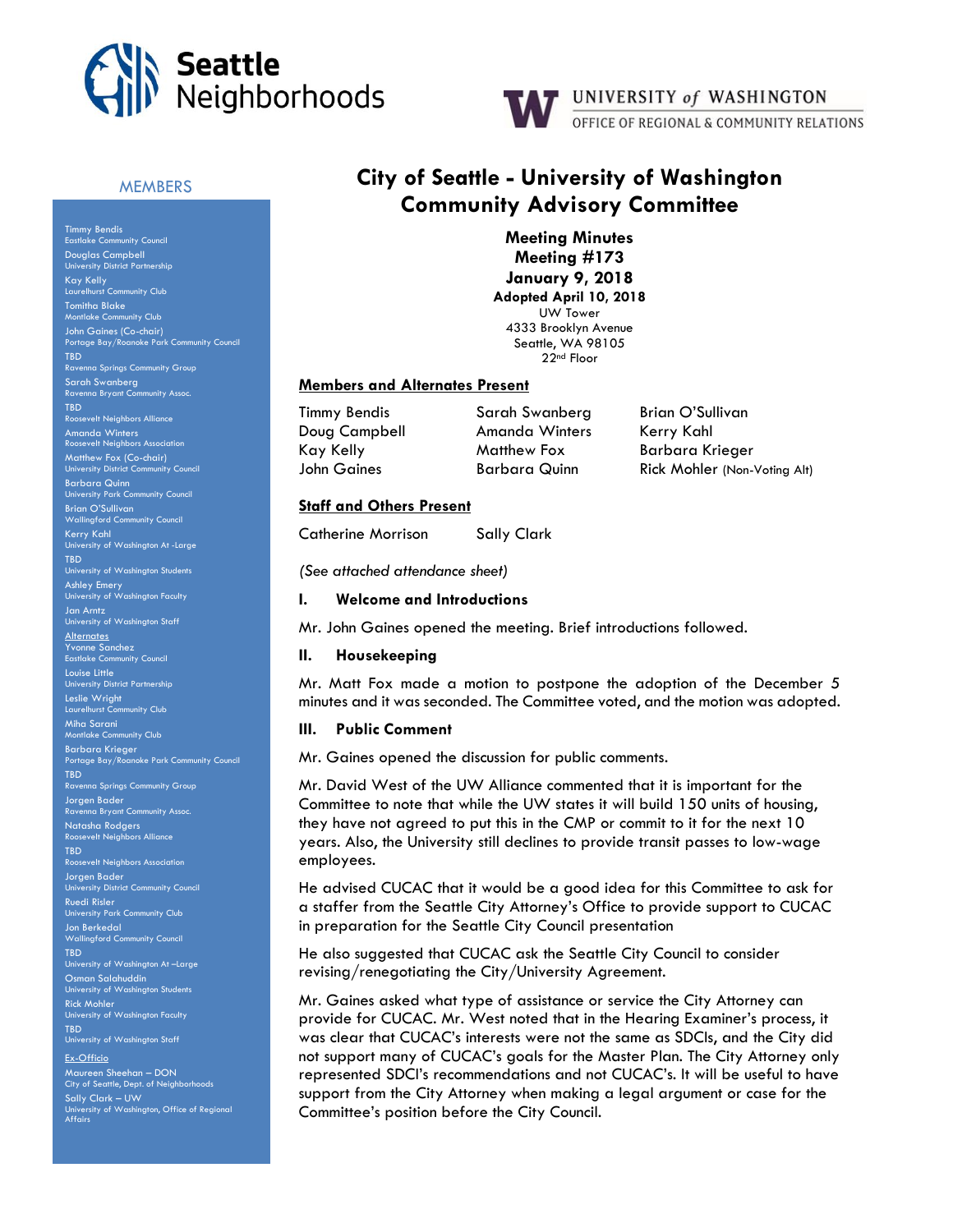CUCAC member discussion followed, and it was agreed that Barbara Quinn and Barbara Krieger would reach out to Roger Wynne, who is the head of the City Attorney's Land Use Department, as suggested by Sally Clark. They will report back as to whether the City Attorney's office can offer technical support/assistance to CUCAC.Ms. Clark brought up the quasi-judicial rules that will govern future CUCAC discussion of and actions on the CMP, and reminded the Committee that email correspondence and group meetings cannot have a quorum of the total membership. She noted that information can be communicated to the group, but that these bodies cannot make formal decisions or take actions.

# **IV. UW Campus Master Plan: Hearing Examiner Recap (00:14:00)**

Mr. Gaines opened the discussion on the Hearing Examiner recap.

Mr. Fox reported that he brought a PowerPoint presentation that focused on the draft letter that CUCAC adopted regarding views and documenting the extent to which the current vistas from the north end of the University Bridge will be lost if CUCAC's recommendation that the proposed building height be lowered is not adopted. The slide presentation also focused on the on the long-identified gateway site just west of Condon Hall, where CUCAC has requested a modest reduction in height, and made the case that the Hearing Examiner erred in not recognizing the fact that this site is part of the campus boundary and that there is a solid basis for CUCAC to recommend a transition in heights at this location. He also noted that he wished he had a better understanding about how FAR (Floor Area Ratio) rules would work in defining the allowable bulk and scale of the buildings the UW is proposing in the MIO, as compared to what would be permitted in the recently-adopted City of Seattle zoning for the U-District, as it purports to only allow the sort of height increases the UW is proposing for more slender residential buildings than the blockier officetype structures the UW plans.

He also mentioned that Mr. Sullivan presented the CUCAC's comments about the Transportation Plan, emphasizing the request to reduce SOV mode share goal to 12%.

Ms. Kay Kelly presented an analysis discussing the legal weaknesses in OPCD and Hearing Examiner arguments that summarily dismiss l CUCAC and community concerns that the U of W is not adequately addressing the wider economic, land use, and social impacts of the growth proposed under the CMP because they are not specifically listed in the City-University Agreement.

Ms. Clark commented that most of the discussion at the Hearing Examiner was about what the Committee has already discussed including transportation, the debate about the legal and technical questions around housing, and what belongs in the Master Plan. She added that the issue about the underlying zoning versus the MIO was not discussed, and the City and University lawyers commented that they will address it in their brief.

Ms. Clark noted that the report will come out next Tuesday, and she encouraged the Committee to contact Mr. Wynne as soon as possible. She also stated that CUCAC should be getting a calendar soon including preliminary motions such as dates for reconsideration as well as the City Council deadlines for public hearings, though it is not under any particular deadline to act. The Hearing Examiner could remand it or make changes, and the City Council will make the final decision, which could be appealed through the courts.

Ms. Clark mentioned that once everything is either agreed upon or litigated, the City Council and the Board of Regents will approve the final Master Plan that reflects all the changes, recommendations, etc. that came about from the entire process and one final Master Plan document will be published.

# **V. UW Monthly Major Projects Report: November 2017 (00:27:15)**

Mr. Gaines opened the discussion on UW Monthly Major Projects Report.

Ms. Clark explained that the University provides regular updates about upcoming major projects and they are available online. It is a regular monthly report card about the health of the capital projects.

Mr. Kerry Kahl commented that some of the projects include the North Campus Housing Phase 2. The University will be hosting the Special Olympics in July where about 300 athletes will occupy the new Willow Hall. The University is getting ready to tear down the Haggett Hall and the start of construction of the new population health.